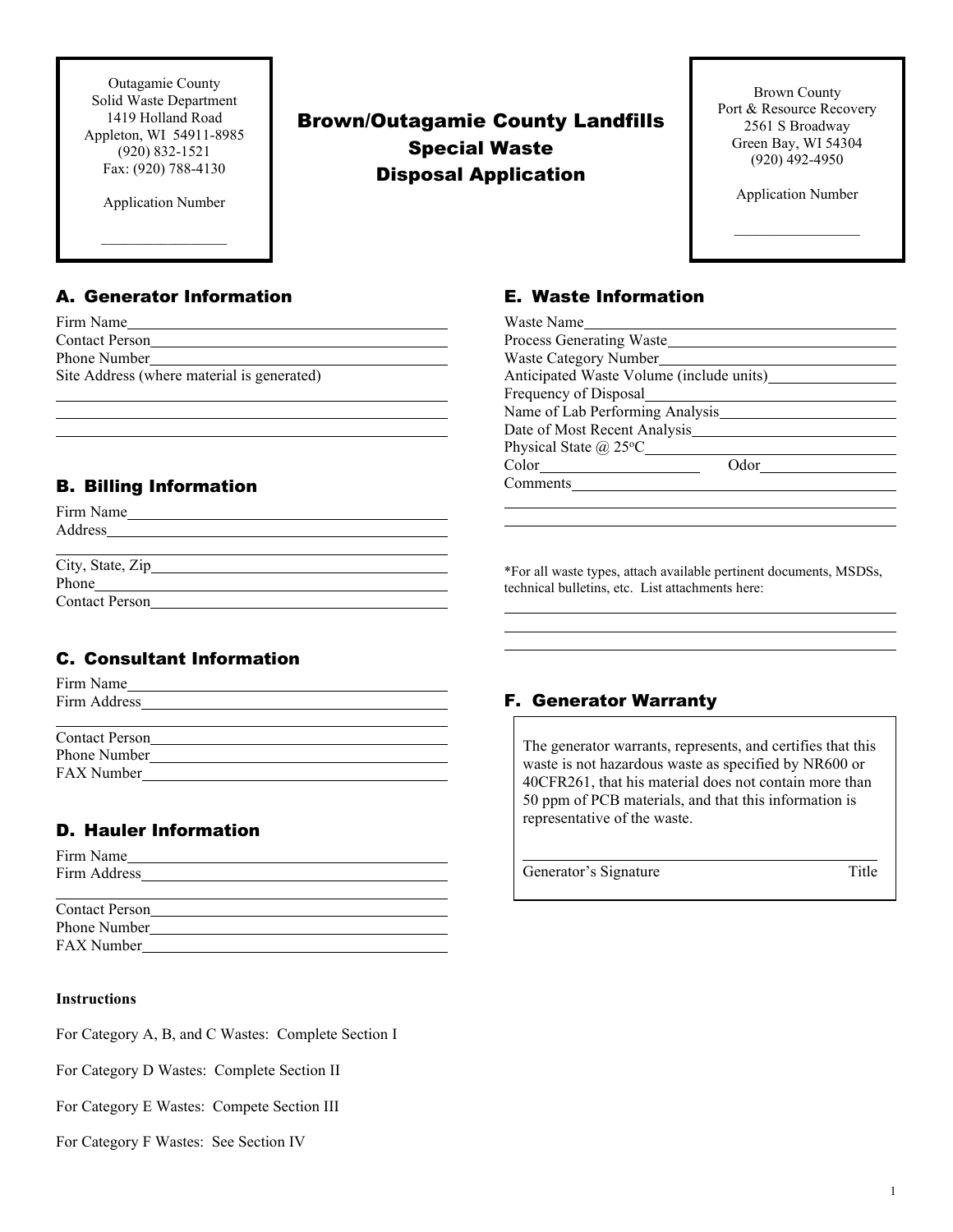# Section I – Outagamie County Only

For Category A, B, and C Wastes, complete the following and attach laboratory report:

#### **Analytical Information**

| Parameter               | Acceptance<br>Level (mg/L) | <b>Lab Result</b> |
|-------------------------|----------------------------|-------------------|
| % Solids                | $\geq 40\%$ (A&B)          |                   |
|                         | $\geq$ 20% (C)             |                   |
| % Free Liquids (paint   | $0\%$                      |                   |
| filter test)            |                            |                   |
| <b>Flash Point</b>      | $>140$ °F                  |                   |
| pH                      | $2.0 \le pH \le 12.5$      |                   |
| Total available sulfide | $<$ 500 mg/kg              |                   |
| Total available cyanide | $<$ 250 mg/kg              |                   |
| Arsenic                 | < 5.0                      |                   |
| Barium                  | ${}_{\leq 100.0}$          |                   |
| Cadmium                 | $\leq 1.0$                 |                   |
| Chromium                | < 5.0                      |                   |
| Lead                    | < 5.0                      |                   |
| Mercury                 | ${}_{0.2}$                 |                   |
| Selenium                | $\leq 1.0$                 |                   |
| Silver                  | < 5.0                      |                   |
| % Chloride              | $< 1\%$                    |                   |
| Phenol                  | ${}<$ 2000                 |                   |
| <b>Benzene</b>          | ${}_{0.5}$                 |                   |
| Carbon tetrachloride    | ${}_{0.5}$                 |                   |
| Chlorobenzene           | ${}_{<100.0}$              |                   |
| Chloroform              | < 6.0                      |                   |
| Cresol                  | ${}_{\leq 200.0}$          |                   |
| 1,4-Dichlorobenzene     | < 7.5                      |                   |
| 1,2-Dichloroethane      | ${}_{0.5}$                 |                   |
| 1,1-Dichloroethylene    | ${}_{0.7}$                 |                   |
| 2,4-Dinitrotoluene      | ${}_{0.3}$                 |                   |
| Hexachlorobenzene       | ${}_{\leq 0.13}$           |                   |
| Hexachlorobutadiene     | ${}_{0.5}$                 |                   |
| Hexachloroethane        | ${}< 3.0$                  |                   |
| Methyl ethyl ketone     | ${}<$ 200.0                |                   |
| Nitrobenzene            | ${}_{\leq 2.0}$            |                   |
| Pentachlorophenol       | $<$ 100.0 $\,$             |                   |
| Pyridine                | < 5.0                      |                   |
| Tetrachloroethylene     | ${}_{\leq 0.7}$            |                   |
| Trichloroethylene       | < 0.5                      |                   |
| 2,4,5-Trichlorophenol   | < 400.0                    |                   |
| 2,4,6-Trichlorophenol   | ${}_{< 2.0}$               |                   |
| Vinyl Chloride          | ${}_{< 0.2}$               |                   |

For Category B and C Wastes, complete the following and attach laboratory report:

PCB (Arochlor 1016, 1221, 1232, 1242, 1248, 1254, 1260)

## Section I – Brown County Only

For Category A, B, and C Wastes, complete the following and attach laboratory report:

### **Analytical Information**

| Parameter               | Acceptance<br>Level (mg/L) | <b>Lab Result</b> |
|-------------------------|----------------------------|-------------------|
| % Solids                | $\geq 40\%$ (A&B)          |                   |
|                         | $\geq$ 20% (C)             |                   |
| % Free Liquids (paint   | $0\%$                      |                   |
| filter test)            |                            |                   |
| <b>Flash Point</b>      | $>140$ °F                  |                   |
| pH                      | $2 \leq pH \leq 12.5$      |                   |
| Total available sulfide | $<$ 500 mg/kg              |                   |
| Total available cyanide | $<$ 250 mg/kg              |                   |
| Arsenic                 | < 5.0                      |                   |
| Barium                  | ${}_{<100.0}$              |                   |
| Cadmium                 | < 1.0                      |                   |
| Chromium                | < 5.0                      |                   |
| Lead                    | < 5.0                      |                   |
| Mercury                 | ${}_{0.2}$                 |                   |
| Selenium                | < 1.0                      |                   |
| Silver                  | < 5.0                      |                   |
| Copper                  | See note*                  |                   |
| Nickel                  | See note*                  |                   |
| Zinc                    | See note*                  |                   |
| Ammonia                 | See note*                  |                   |
| <b>TKN</b>              | See note*                  |                   |
| Benzene                 | ${}_{\leq 0.5}$            |                   |
| Carbon tetrachloride    | ${}_{0.5}$                 |                   |
| Chlorobenzene           | ${}<$ 100.0                |                   |
| Chloroform              | ${}< 6.0$                  |                   |
| Cresol                  | ${}_{\leq 200.0}$          |                   |
| 1,4-Dichlorobenzene     | < 7.5                      |                   |
| 1,2-Dichloroethane      | ${}_{\leq 0.5}$            |                   |
| 1,1-Dichloroethylene    | ${}_{\leq 0.7}$            |                   |
| 2,4-Dinitrotoluene      | ${}_{0.3}$                 |                   |
| Hexachlorobenzene       | < 0.13                     |                   |
| Hexachlorobutadiene     | ${}_{\leq 0.5}$            |                   |
| Hexachloroethane        | < 3.0                      |                   |
| Methyl ethyl ketone     | ${}<$ 200.0                |                   |
| Nitrobenzene            | ${}_{< 2.0}$               |                   |
| Pentachlorophenol       | ${}< 100.0$                |                   |
| Pyridine                | < 5.0                      |                   |
| Tetrachloroethylene     | ${}_{< 0.7}$               |                   |
| Trichloroethylene       | ${}_{\leq 0.5}$            |                   |
| 2,4,5-Trichlorophenol   | < 400.0                    |                   |
| 2,4,6-Trichlorophenol   | ${}_{\leq 2.0}$            |                   |
| Vinyl Chloride          | ${}_{\leq 0.2}$            |                   |